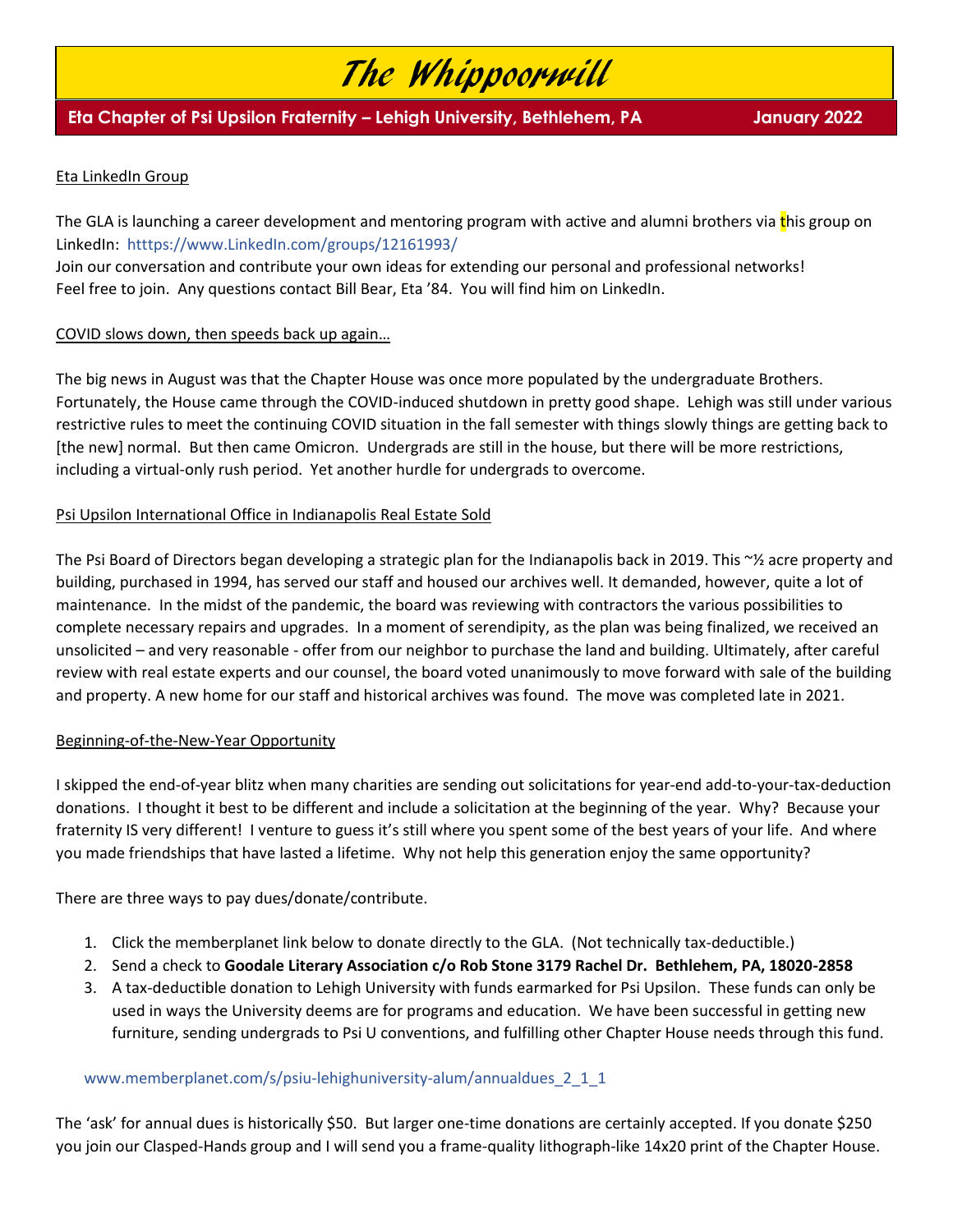#### Seeking more historical info on **Eta Firetruck tradition**

I have agreed to write an article about the Eta's firetruck tradition for the next edition of Psi U's publication, "Reflections: A Journal of Psi Upsilon History". I would love to get more material from you. If you were thinking of writing something for me, please do so now  $-1$  have a January 20<sup>th</sup> deadline. Here are a few more tidbits from Brothers…

#### $\rightarrow$  Brother Phil Gauffreau '84 writes...

*One story I can't forget was when everyone let me host our first "Country Pub Night", we decided we had to dress up the bar with hay bales and corn stalks (such a cliche!). Someone they said they knew of a farm where we could get that stuff, so off we went in the fire truck. Teeper [Theodore Emerson] must have been driving. Little did I know we had to travel down Route 22 for a few exits to get there. That truck was cranking along at about 35 mph while traffic backed up behind us, horns honking. Of course, we were standing in the back of the truck carrying on, waving and shouting at everyone. At least on the way back we were able to sit on the hay bales. Imagine trying to do that today! Best pub night ever!*

## $\rightarrow$  Brother John Sise '72 via Brother Russ Allison '78

*Fergy (Bob Ferguson) was driving the truck down from the top of the hill on the lower road when the truck started to swerve back and forth. What was most interesting is that there were guys walking alongside the road! How he managed not to hit one, I will never know. It turns out that the big "U" bolts holding the front axle onto the frame had come loose. Also on the mechanical front, at one point we broke off a bolt on the water pump plus we had no fan for a while - we could only drive the truck up to the top of the hill before it overheated. Then we had to coast downhill so that it could cool off.*

# $\rightarrow$  Brother Teeper Emerson '82 writes...

*When I was at the ETA [79-82] the truck was a 1947 Chevrolet pumper. There was always a group of brothers who were interested in the truck and would work on it. I remember Steve Geiger, Dave Chapman, Don Grunwald and myself as being mechanics on it. A big memory was at Christmas time when we would drive the truck into Bethlehem to a group home for children, pick them up and bring them back to the ETA for presents. It was very rewarding to see the smiles on the kids' faces. This was the one time we used the siren in town as the kids really loved it. Otherwise, we were only supposed to use the siren on campus. Of course, there were the after-game rides around the campus, we would pile 10- 15 people in the back and sing a few traditional Psi U songs and football cheers.*

# $\rightarrow$  Brother Bruce Stackhouse '76 writes...

*In 1976 we decided to enter it in the annual LU car rally. While I went to sign in my navigator stayed by the truck. As I walked back, I saw an elderly gentleman leaving the truck. My navigator said the old man asked him what we were doing with the firetruck and he told him entering it in the rally. He wished us good luck as he walked away. I asked my navigator if he knew who that was and he didn't know. It was W. Deming Lewis, the President of Lehigh University! We had a great time in the rally. Kids would wave to us and we'd hit the siren as we passed by. We were a little slow to the first several check points since the truck's acceleration was a lot slower than needed. I told my navigator to hold on since I was going to go as fast as I can. Sometimes we missed turns, but that wasn't a problem. When we stopped all traffic would stop. So, we would put on the flashing lights and back up. We had to do this several times. We ended up finishing 20th out of 160 entries. A pretty good performance by a 1943 firetruck!*

# $\rightarrow$  Brother Jim Wasson '58 writes...

I well remember the Eta firetruck, the original old one. Vintage 1930's, I believe. There is a picture of it in the 1958 Epitome, p. 178. Were it not for Brother Tom Griggs, I don't think it would have ever gotten out of the parking lot except to roll downhill. Tom spent many hours keeping the old machine running. Its primary use was transportation to and from football games, but I recall it rolled (under power, that is) for a few other occasions.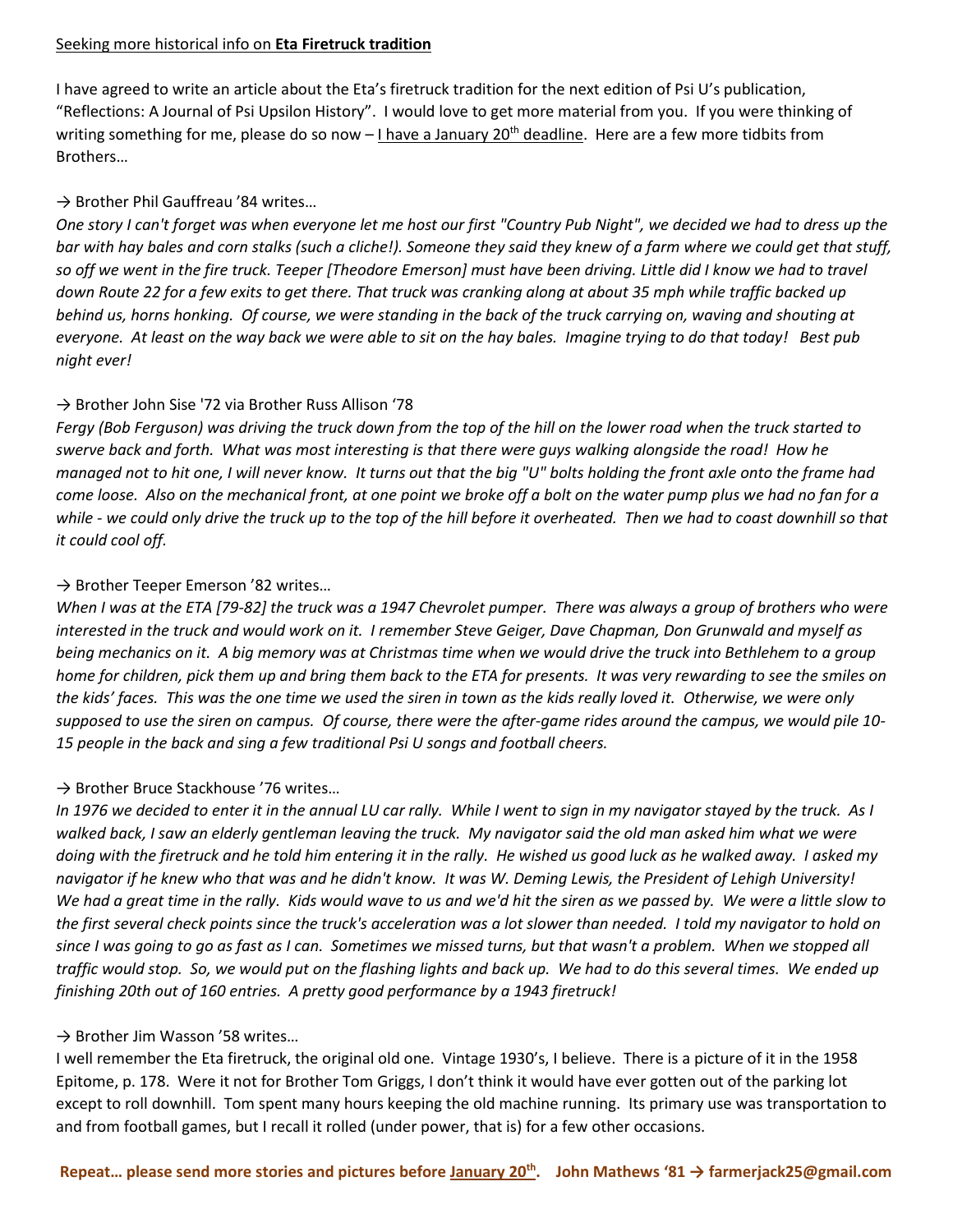#### Eta events on Lehigh/Lafayette day

November saw the 157<sup>th</sup> playing of the most-played rivalry in college football: Lehigh v. Lafayette. Whereas the teams came into the game with only 5 wins between them, as they say, "You can throw the records out on this one". Lehigh came out on top in a close 17-10 game. The annual GLA meeting was held before the game, followed by tailgating. A group of ~30 Brothers and friends and family enjoyed various drinks and eats including burgers and perogies cooked by Brothers Gauffreau and Bear. After the game the undergraduates hosted a meal at the Chapter House.



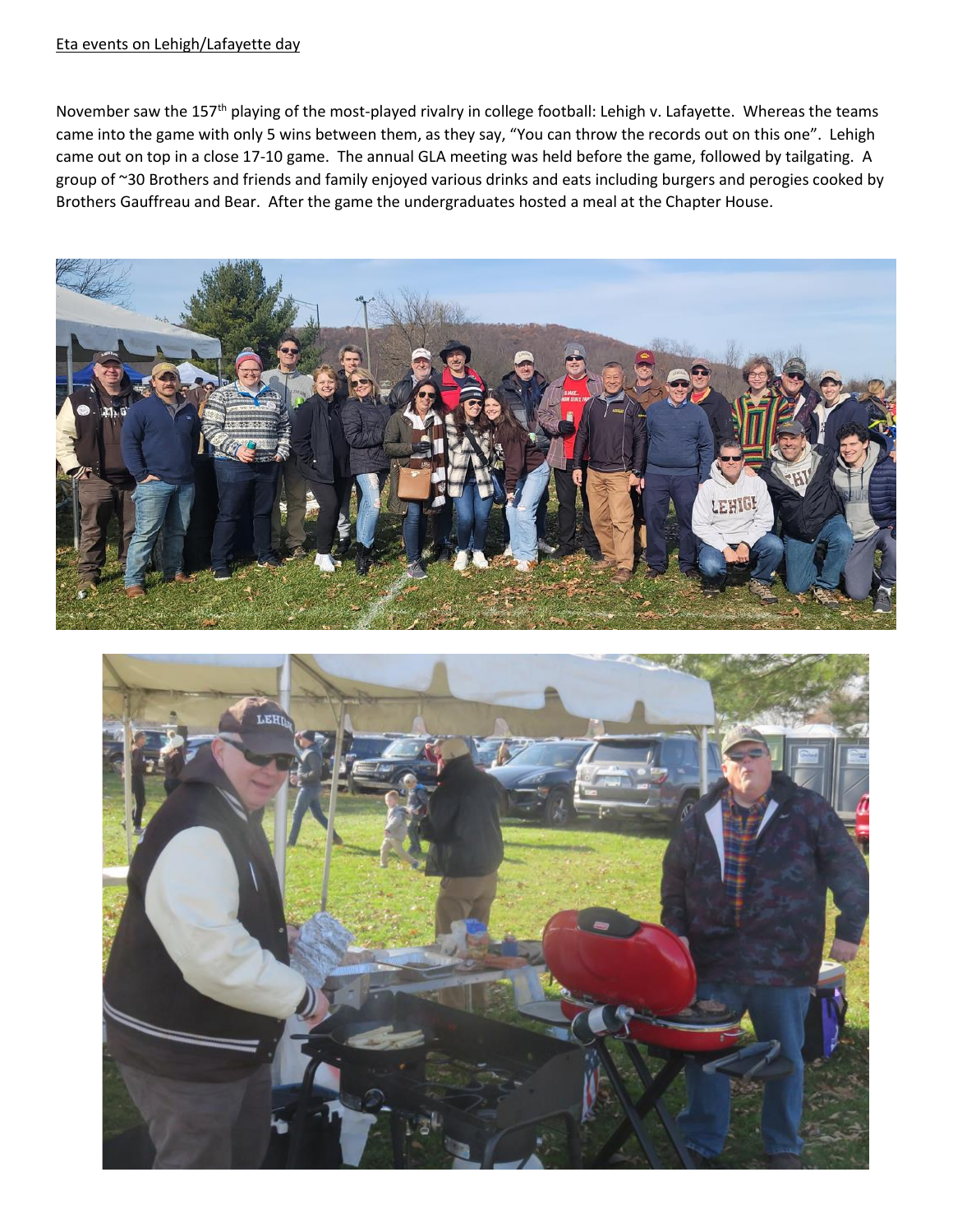